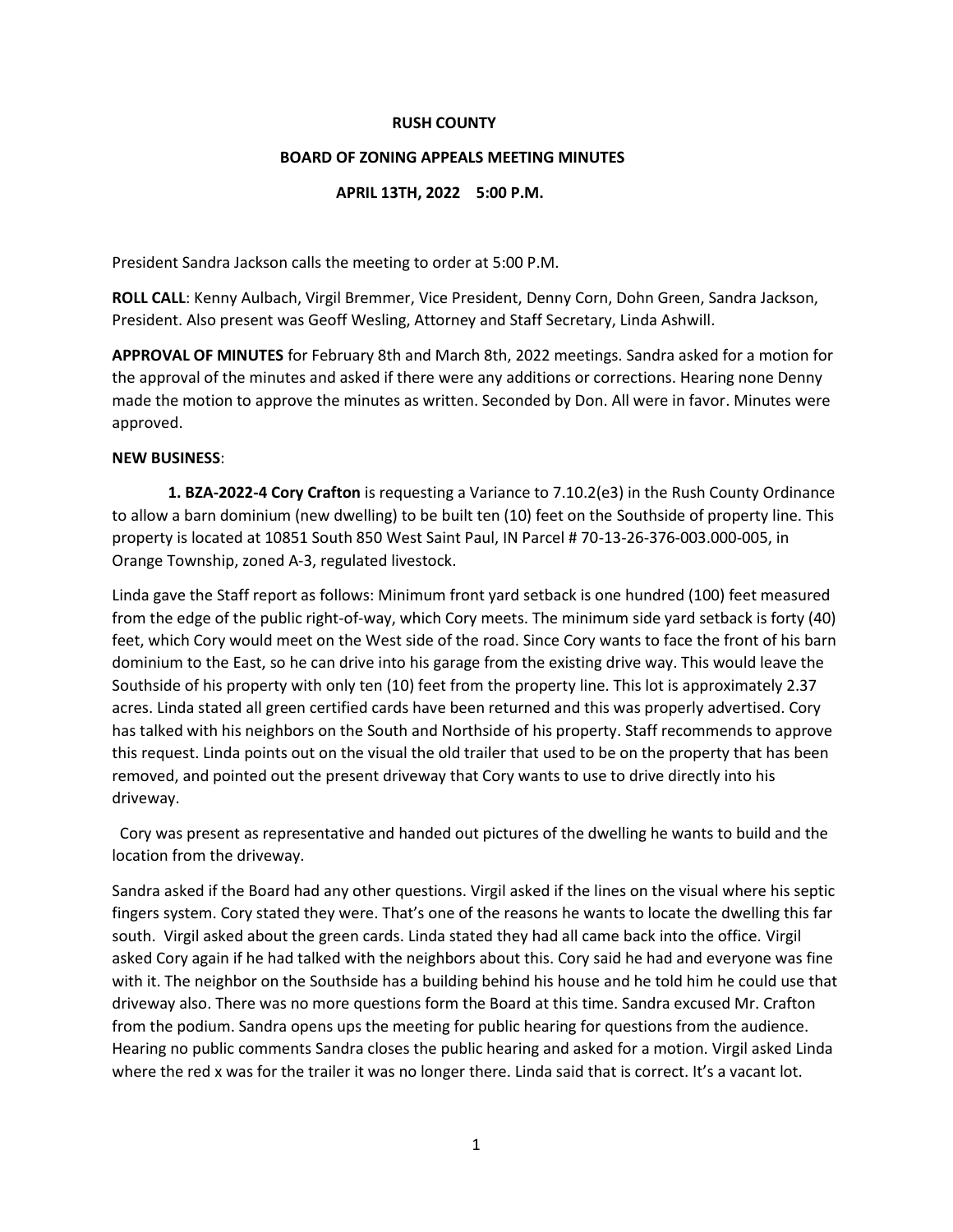Dohn makes a motion to approve this variance on BZA-2022-4 for the variance on 7.10.2 (3e) of ten (10) foot from the Southside of the property line of property located at 10851 South 850 West Saint Paul. This was seconded by Denny. All were in favor. Motion carried.

**2. BZA-2022-5 L & P, LLC also known as Pave Gas Station Project** is requesting a Variance from 7.6.4 to build a new convenience center located at 7972 South SR#3 Milroy, IN in Anderson Township. Parcel # 70-14-12-352-008.000-001 Zoned Commercial.

Sandra asked if there was a representative. Richard Malcolm and Steve Pavey, President of the LLC, were present as representatives.

Linda gave the Staff report as follows: Minimum rear lot in Rush County is in no case less than thirty (30) feet. Steve Pavey is requesting the East setback to be twenty-three and one-half (23.5'). The adjoining property to the East is a cemetery. This setback requested would add additional entrance from State Road 3, which would be a good thing. There is no sprinkler system needed. We have the State Construction Design Release on file. There will be adequate parking places for this 4,800 Square Foot building.

All green cards have been returned. Staff recommends approval of this request with a stipulation of a dead line for the current buildings to be demolished within a given time limit.

Sandra asked if there were any additional comments from the representatives that hadn't already been said. Steven spoke and stated the present convenience store is a modular building approximately 1,500 square feet. He stated he didn't know the present building would need to be removed. He possibly might want this for another retail facility. Geoff said that was just for the record. Linda stated she thought all buildings were going to be gone or that was what she was told when Dick brought in the application. Denny asked if they were going to move it or something. Mr. Pavey said they were going to sale hardware or something to that effect. Denny asked if there was going to be enough room for parking if they had that too. Linda asked if there would be enough space between the two buildings. Steven said they had separated the modular from the new building when it was set so in the future they could build this new building. Linda said the State Plan right now is just for the new building. Steven said that is correct. Linda said as far as she could tell there were two parcels adjoining but they both have the same parcel number. Linda point out with the visual the two parcels in question. The parcel north of where the new building is to be located has the same parcel number. Steven said there were several parcels there. He stated the parcel had been purchased separately. He was surprised it had the same parcel number. Mr. Malcolm stated they own all the way up to Harcourt's. Denny asked where they were going to put the building down there. North of where you are now? Steven said no it's south of the modular building where we are now. Pretty much in the center of the area basically. Virgil asked if the blue line was the parcel where the new building was to be progression. Linda said that is where it is to be set on and just east of that, which you can't really see on this visual, is the cemetery. Linda said the only thing she was worried about, since I thought Mr. Malcolm had said all the other buildings were going to be moved, was the setback on the east side. You have already been approved for the convenience center that you have now. Virgil asked the distance between the modular building and the new to be built? Steven said he thought approximately sixty (60) feet maybe. Virgil said he was just thinking about fire equipment to have access to. Steven said there was driveways from the tavern which has two entries. We have a driveway coming off of the modular now. The new building farther south of that will have a drive.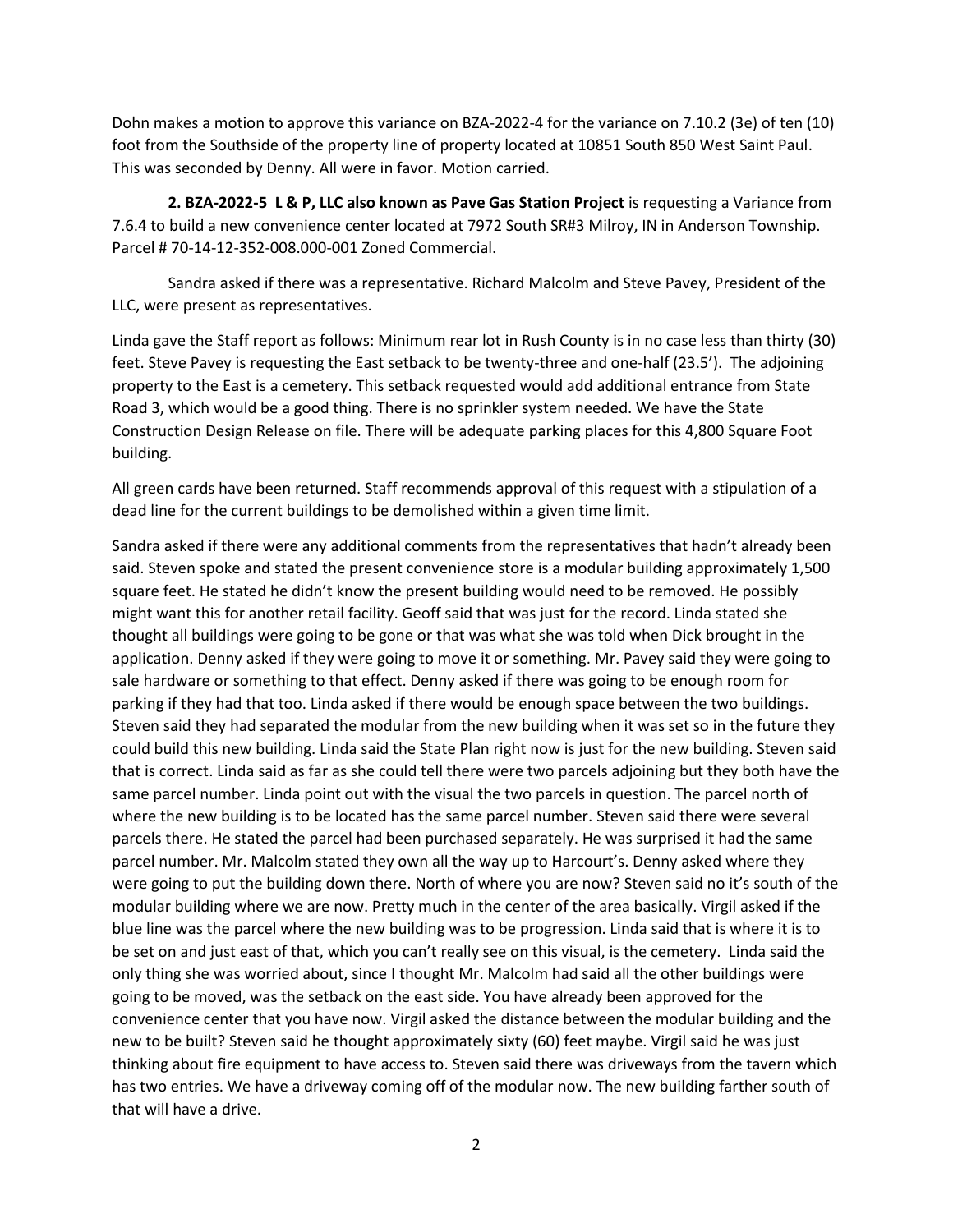Sandra asked if there were any other questions from the Board. Virgil said so we're just on the one variance for the 23.5 feet from the East side. That's all we're really looking for. Sandra excuses Mr. Malcolm and Mr. Pavey from the podium stating they had no more questions at this time. It they had some later they would call them back. Sandra opens the public hearing. She asks if anyone has any comments or questions about the item that needs to be discussed. Seeing none, Sandra closes the public hearing. She asks the Board if they have any other questions. Hearing none Sandra entertains a motion.

Virgil moves to approve BZA-2022-5 to allow twenty-three & one half foot (23.5') variance for the rear yard setback. This was seconded by Denny. All were in favor. Variance was approved for this location.

**3. BZA-2022-6 Richard & Katie Schrock**, are requesting Variances from 7.10.1 (1e & 2e) for front and side yards setbacks of existing housing on property located at 2501 and 2437 West 900 South Milroy, IN Zoned A-3, regulated livestock. Parcel #'s 70-14-23-200-002.000-001 & 70-14.23-200-001.000- 001. Andy Scholle was present as representative.

Linda gave staff report as the Schock's are wanting to make three (3) lots for the existing acreage of 1.355 & 16.679 in Section 23/Township 12/Range9-Lot 1 or Tract 1 has an existing house that is only 19.7 feet from the East side of the property line and 79.8 feet from the Road-Right-of-Way. Variances are needed for both the side yard and front yard setbacks. Lot #2 or Tract #2 the house is 63 feet from the new property line but only 95.5 from the Road-Right-of-Way. A variance is needed for the house frontage also.

Since this new survey will clean up the previous existing survey, Staff recommends approval for these variances. Linda stated she couldn't get the whole picture on the visual of these three tracts but she had made paper copies of the survey that they could look at that shows how the house is situated. The present survey right now has a property going through a barn.

Andy Scholle speaks as representative for the Schock's and points out the 1.3 acre tract on the screen and on the west side of it there is an existing barn with the property line through it. We want to reposition that line over to the west and ten feet off the barn but by doing so that only leaves about seven feet from existing house. That's why we decided the setback variance for the existing houses and side yard setbacks. Virgil asked if they were just shifting the property lines over. Linda handled out print outs that explained this a little bit better. Showing were the property lines are presently and where they will be located after. Andy stated the blue lines are the proposed lines and the red lines are what is existing now. Virgil asked for explanation in regard to the property lines. Lot #3 or Tract 3 is separate.

Sandra asked if there were any other questions from the Board. Virgil said then you end up with a parcel that has a barn in it and house in it. Then another parcel that has another house in it. Andy said yes. Sandra said if no more Board questions she would open up the public hearing. Linda told the Board that we could do the survey in house since this is over the two acres. This is one reason why she wants to get the variances done first. Sandra asked for any other comments. Hearing none Sandra closes the public hearing and asked for a motion.

Denny makes a motion to approve BZA-2022-6 for the Schock's on the setbacks on Track #1 for the 19.7 feet and Tract # 2 for the 79.8 feet. This was seconded by Dohn. All were in favor. Motion carries for these variances on Parcel 70-14-23-200.000-001 & 70-14-23-200-001.000-001.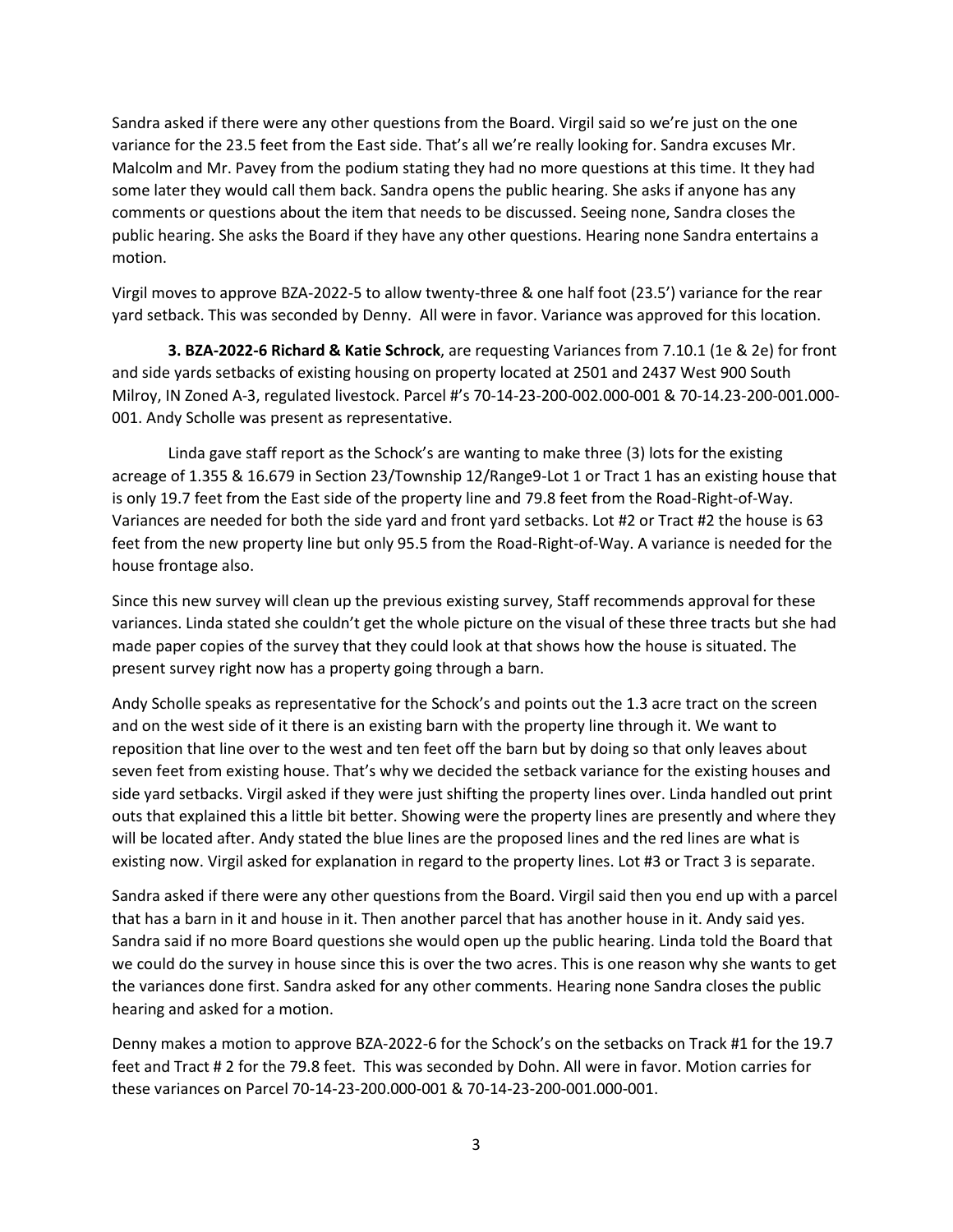**4. BZA-2022-7 Wilbur E. Sheets** is requesting a Special Exception from Rush County Zoning Ordinance 7.10.2 (2) to allow a mobile home for his elderly parents on the eastside of his Lot # 16. Parcel 70-09-15-405-001.000-014 in Walker Township with address of 9381 West Jackson Street Manilla, IN. Zoned Residential.

Mr. Sheets owns two lots at this location Lot #17 and #16. He needs to locate his elderly parents closer to him. Presently they live out of County. He has more than enough room to meet the twenty-five (25) foot set back from Jackson Street from the side property line. He has an existing sewer hook-up for this Lot #16 that goes into the Western Rush County Regional Water & Sewer District and has permission to do so.

Since this could be considered a hardship under "The plight of the owner is due to unique circumstances; and that the Variation, if granted, will not alter the essential character of the locality." There are several mobile homes around this area to the south and the north.

Since 7.10.7 (2) is going to be used by a blood relative as a permanent dwelling and will be put on a permanent foundation with tie downs and skirting, Staff recommends approval of this Special Exception.

Linda said if she has read this correctly this Special Exception would be granted for two years and could be renewed. Linda said he wasn't sure how we could do this with this being on a permanent foundation. Kenny said normally when you put skirting around you don't put a foundation down. Linda said it's got to be tied down. So this would be considered a permanent foundation. Linda asked Mr. Sheets how he was going to fix this. Mr. Sheets said he had checked with mobile home places and it's going to be put on pillars or cement blocks. Kenny said when it's this way you will be able to move it. Mr. Sheets said yes, but he is not planning on moving it. He was hoping that he wouldn't have to move it, because when he gets elderly he could go there and let his kids have the house, and they could take care of him also. Linda said so we will still do the two year permission. Kenny said we pretty near got to. Then he has to come back and reapply. Virgil asked if that was a garage in the bottom of Lot #16. Wilbur said that was a pole barn they use as a garage. Virgil asked Linda again if it met all the setbacks from the property lines. Linda stated the way Mr. Sheets talked it was going to be put it would met the setbacks. This is zoned residential so you only have to have ten foot on sides. He hasn't come in for the ILP yet. Wilbur said he measured it out and he can setback off the road twenty –five (25) foot at the beginning of the trailer. It's an eighty (80) foot trailer which will make it fourteen (14) foot off the pole barn. Virgil asked if these were currently just one parcel Lot (16 & 17). Linda said it was all one parcel. Linda stated he owns two lots but it's all under one parcel number. Sandra asked if there were any other questions for the Board. Virgil asked Mr. Sheets if there is a way to split the two lots and have Lot 17 have an adequate setback or different parcel. Kenny said the biggest thing he sees here in giving the exception doesn't the County Ordinance say we can't have mobile homes without being in a park? For this special exception you are allowed to do this for a relative with the two years Special Exception. He's asking to make this a permanent residence. Linda said we can't do that, right? Geoff said could give it two years and then he can reapply. Sandra said he would have to come back in two years and reapply. Geoff said that is probably what has happen around him. Kenny asked Geoff if that's the way he interrupted this. Geoff said he sees it as a two year Special Exception and we can redo that after two years, unless you want to change the Ordinance. Even give it to the Director to allow this two year Special Exception. He didn't think our present rules for this can be a permanent one. Kenny asked if there was anyone here to contest this. Sandra asked if there was anyone else here that wants to speak on this BZA-2022-7. Linda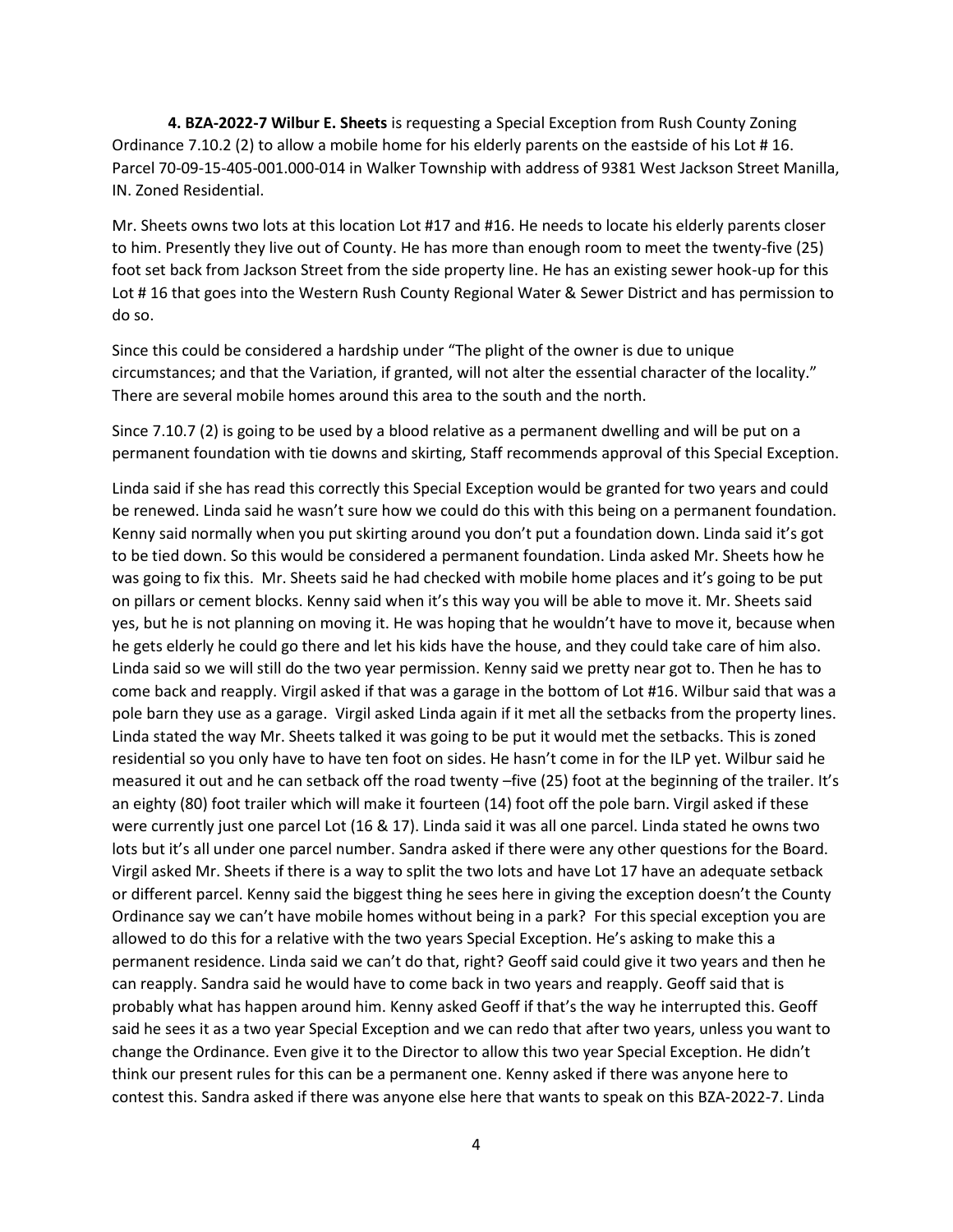stated she didn't get the one green card back on Keith & Beverly Palmer. But you said you had talked with your neighbors. Wilbur said they are adjunct to his pole barn. Linda said right and they live in a trailer. She stated 7.1.11 states "A mobile home may be permitted as a Temporary Special Exception on a lot where a permanent dwelling unit exists and may be used by a blood relative who requires using care from the resident of the existing dwelling unit. Linda said she doesn't see the two years in this new Ordinance adopted and signed in February. Geoff said he thought we had always just done it or say two years to make it temporary. It could be two weeks or 200 hundred years. With his elderly parents not knowing their life expectancy, you know. Geoff something like this does give us some latitude to come up with something different than just two years. Linda said maybe after their death or something to that effect. We don't know how long that will be.

Sandra excuses Wilbur from the podium. If they have any other questions she stated they would call him back. Geoff said you can grant Temporary Special Exceptions. Linda found in the Ordinance 7.10.7 (4) that states if a Special is granted by the BZA: 1. The Special Exception must contain a requirement that applicant remain in compliance with the aforementioned requirements and provide an updated of such compliance to BZA every two (2) years from the date the Special Exception was originally granted. 11. Failure to comply with the aforementioned compliance updates will result in the denial of an extension or renewal of the Special Exception. Geoff said so essentially he would come in and tell the Director your parents were still living there and you didn't build a deck on the back of it. Sandra asked if he came to the Board or office. Geoff said just go to the Director's office.

Sandra asked if there was any public comment at this time. Hearing none she asked if the Board had any further questions, if not, she would entertain a motion. Dohn makes the motion for approval of BZA-2022-7 for this Special Exception to 7.10.7 (2) to allow the placing of a mobile home for his blood relatives (elderly parents) on this property with the understanding that he will have to request an update every two years. Wilbur asked who he would request this too. Geoff said he would just advise the Area Plan Director or office. This was seconded by Virgil. All were in favor. Motion carries.

### **OLD BUSINESS**:

Linda stated she had a gentleman here that would like to ask some questions from the Board, since he has a peculiar situation. Linda induced Keith Wilson that came to the podium. Linda said she didn't bring his survey down with her, but told him there was a problem with the survey from Coors. She just found out about it and Cathy was addressing it with them. Mr. Wilson states he has a piece of property at 1100 North in Ripley Township. He states he is selling this property and keeping the house. He thinks he has to apply for a variance for the setback of this house. The house has been setting there for 130 years. With the new regulations it's setting too close to the road. Linda said Mr. Wilson is buying this property on contact. Geoff said the house is too close to the road. It's already been built. Mr. Wilson said it had been there 130 years. So what is your concerns? Virgil said you are breaking a parcel into two pieces. Correct? Linda said the variance for the setback from the right-of-way. Mr. Wilson said he bought the property on contact from his step-mom. A few years ago he had an appendicitis attack. Was in the hospital 84 days then rehab 57 days and in a coma. Now his pancreas is flaring up again and he has to have more removed. He wants to pay this property off and pay his debts off and be debt free, so if something happens his two kids won't have to worry about the expenses. Mr. Wilson stated when he went through a major divorce. His ex-wife filed for divorce eight days out of his coma. She had bipolar issues. He stated he sold to a friend of his, Tim Henderson, the fifteen (15) acres and now he's going to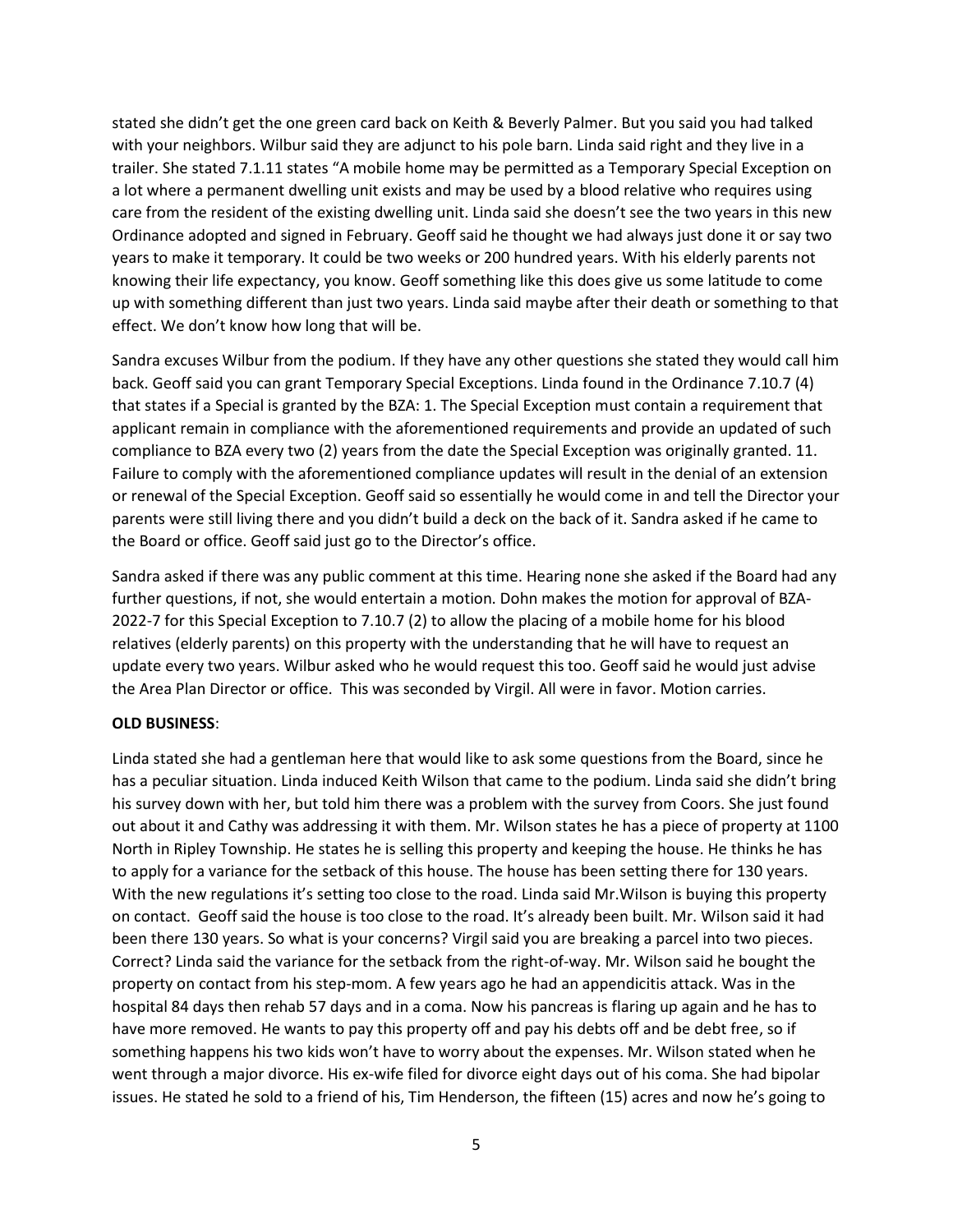buy the other thirty-two (32) acres. Virgil said that's going to leave the house then. Mr. Wilson this will leave the house and just shy of three (3) acres. Kenny said he wouldn't have to come into the Board because he's selling fifteen (15) acres which meets the ten (10) acre requirement. He doesn't really have to do anything. Virgil said it's just the house setting close to the road that would need a variance. Kenny said this would be the remaining tract. It would be grandfathered. Geoff said he is not creating a larger impact. He's not doing something making it added on to just dividing the parcel. Kenny said the ten acre rule takes care of that one tract by itself. He just has his remaining parcel. Virgil said this isn't making anything any worse. Linda said the only problem is right now, this property is still in Mrs. Barry's name. Mr. Wilson is buying this on contract. I told Mr. Wilson we will need verification from her to be able to split this. Mr. Wilson said he was going to get this notarized but the lady that was going to do this has been exposed to Covid. Kenny said this would take care of itself with the deed for the guy buying the ground. Kenny said when Mr. Wilson sales that ground, Mrs. Barry has to sign off and give him a deed to it so he can sell it. Linda asked how he can divide it off without her signature. Kenny said what she will do, is to give him a deed and he will turn around and give it to the buyer. This will all be done at day of closing. Virgil asked if Mrs. Barry wasn't the one needing to do the subdivision. Kenny said he doesn't even need a subdivision because there is ten (10) or more acres. Mr. Wilson said Mrs. Barry is 96 years old. Kenny said she would be an entity on the land deed. Then she is satisfied, we don't know what the money is. He may be able to pay his property off. Virgil said they just need a good survey and they will be good to go. Mr. Wilson said he had this surveyed. Linda asked so he doesn't need a variance for the house. Kenny said he wouldn't need a variance because it's the remaining parcel. Kenny said the way our rules are set, we can take a parcel and make it into two parcels. Linda asked even though the one parcel is not compliant. Kenny said right. The house is already there. Geoff said so prep nonconforming issue and this is not a created issue. Linda said now if something happens to the house. Kenny said then he would have to set it back off the road. Linda said for set it back off the road. Mr. Wilson said there was plenty of road space to do that. Virgil said you are not cutting the septic system off or anything like that. Mr. Wilson said he had made this deal with her some sixty years ago. After his Mom died and her husband died, my Dad stood up at her wedding, vice versa, so they had been married some twenty-two years. He stated his Dad passed away a couple of years ago. She gets to live there for life. When his Dad died two years ago she thought she was going to have to move, even though it's not in the contract, it was the deal he had made with his Dad and she will get to live there for her life. That's the way it's going to be. Linda said so all we have to do is get the survey in compliance then we're good. Mr. Wilson said he would come down next week and see what they had to get done to the survey. Linda said she has an email in Coors. As soon as they get back with her she will let him know. Mr. Wilson said he knew there was a conversely on the three and half acres. Linda said also when he splits off this property there is only like a nineteen foot easement from the house, but when the neighbor buys the other portion and combines with his the easement will be taken care of. Mr. Wilson said here is what the deal is. When he went through his divorce, he had to pay his ex-wife \$977,066.00. So I had to sell the other property to fifteen acres that is adjacent to this property. He kept the twenty foot right-of-way, so we wouldn't go through the barn lot and yard to get to the field. He could still farm the field. Then when I had all this health problem he rented the barn out to Tim and he farmed the fifteen acres. So when Tim buys the other thirty two acres that nineteen feet will go away. Kenny said so the nineteen feet is going to be included in what he is selling. Mr. Wilson correct. So there will not be need for a right-of-way. Kenny asked where this property was. Mr. Wilson right next to the buffalo farm. Where the twin bridges are its on 900 North so basically he has to come out of Charlottesville across the railroad tracks and the first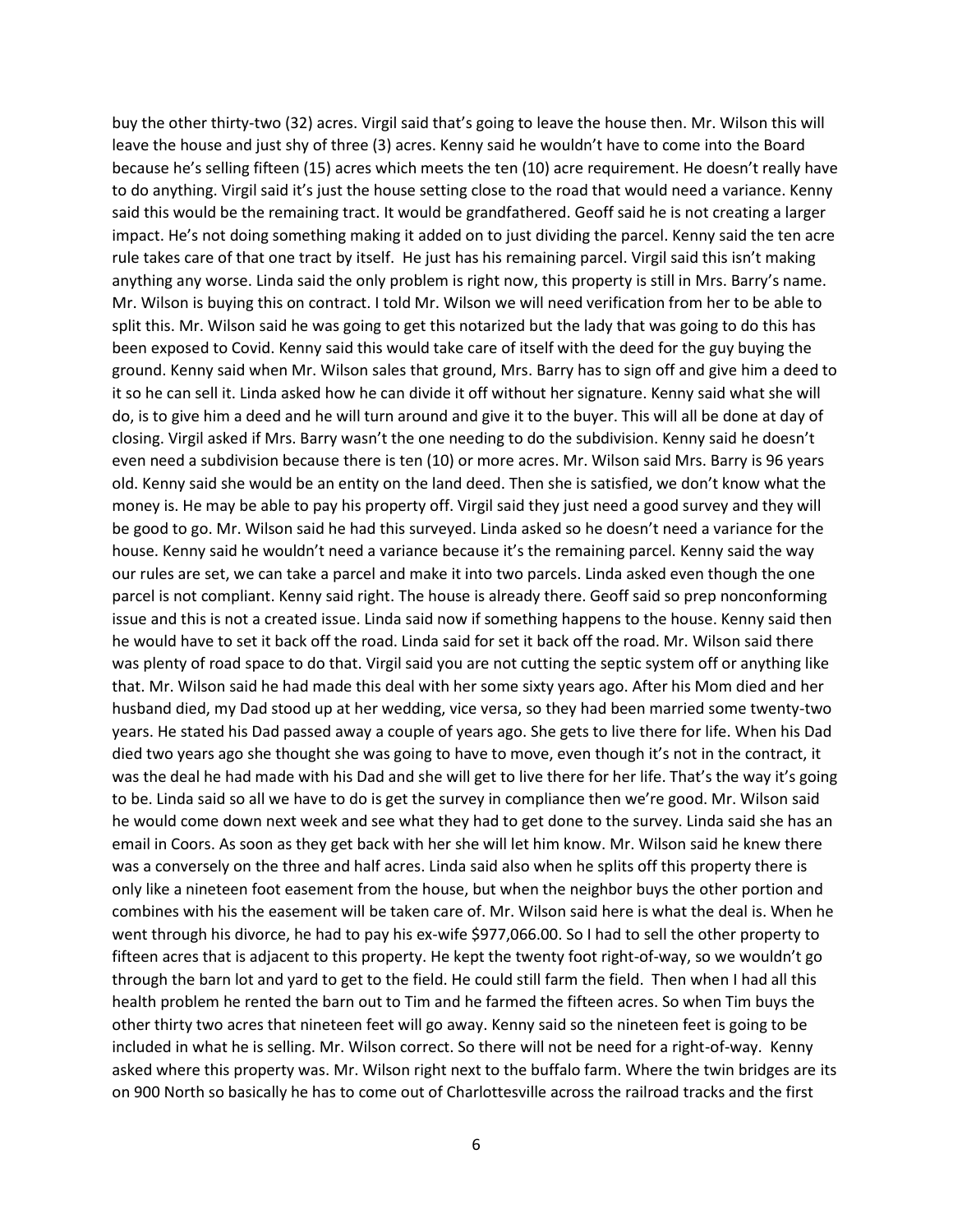road to you left which is 1100 and the second house on the right. He stated this was four miles from his place. He stated he had farmed that ground since he was sixteen and he's sixty-six. My intention was to keep it, but he didn't know he was going to go through all this. Kenny said he thought it was good to go. Virgil said it sure sounds like it. Linda said as long as we get the survey corrected. We don't have to come before the Board since there is enough acreage as long as we get Mrs. Barry to sign the Deed of Dedication. Mr. Wilson said he greatly appreciated the Boards time and working with him. Linda told Mr. Wilson she would give him a call when she gets the survey back.

Sandra asked if there was any more old business. Hearing none she goes on to reports.

#### **REPORTS:**

Attorney: Geoff said one we had a hearing tomorrow that we have to rescheduled, which cannot happen because we didn't have the proper ten day notice. He said if our Secretary, Mrs. Ashwill, can get this into the newspaper, to have this April 27th at 6:00 P.M. Linda asked if he was going to notify the attorneys. He said he would and she would do the same exact same notice we talked about a few days ago with the new date. You will have to get this into tonight or early tomorrow for the deadline. Linda said she would email before she leaves. Geoff said he had heard from both councils today. He has not heard back from Mr. Johnson. Brianna Schroeder stated she could do any day that we picked. Linda asked about Gregg. If he had been contacted. Geoff said he had talked with Gregg and he is available as well. This will be one issue that you guys would continue tomorrows hearing to the 27th. Have Linda post it in the paper with this ten day notice. Also something posted on the bulletin board here. Virgil asked if he needed a motion for this. Geoff said he did. Virgil makes the motion to continue the Special Hearing for the public hearing for the Administrative Appeal to April 27th at 6:00 P.M. Sandra asked for a second to this motion. Denny seconded the motion. All were in favor. Motion to reschedule this Special Meeting to April 27th at 6:00 P.M. was passed. Geoff said to state this as a Public Hearing on the Administrative Appeal. Geoff said don't say anything about they can't speak, etc.

Geoff said he had one other order of business: He had talked to Gregg Duke about him being able to appear tonight or tomorrow. He said he was not appearing tonight because he did not have anyone advise him to do so. He is very conscientious about getting hours in if you guys don't need him. Geoff said it would be his request we request as long as he is able to appear at all the meetings he is able to appear at. He also thinks we should have a discussion about him being in the office whenever he is available to catch up and answer questions. It's probably a good idea to start an email chain with him being included. Linda stated she didn't have his new email. Geoff said he had a new email and he would give it to her. His recommendation was to make a motion to have him appear at all of the hearings as long as he is able to. Given disquisition to help out in the office. Coming in to the office and working on those kind of things. Virgil said you need a motion on this. Linda said as far as being caught up, she is pretty well caught up. Geoff said she was doing a great job. Geoff said we just need to keep it going. It will be nice we get someone hired. At lease speaking for the BZA you guys are ok with me telling him that? Sandra asked for a motion. Virgil made a motion that Gregg be notified that we would like to have him at all of the meetings going forward until we get a new Director and request that he help out in the office to help promote efficiently of the office. Kenny said we probably augh to say we will notify him when he is needed. Linda asked if she was to include him on her emails. Virgil said to keep him in the flow on things. Geoff said the cost to him is so minimal compared to the value of having him here and keeping things running smoothly. He would encourage to have him here at the meetings. Virgil